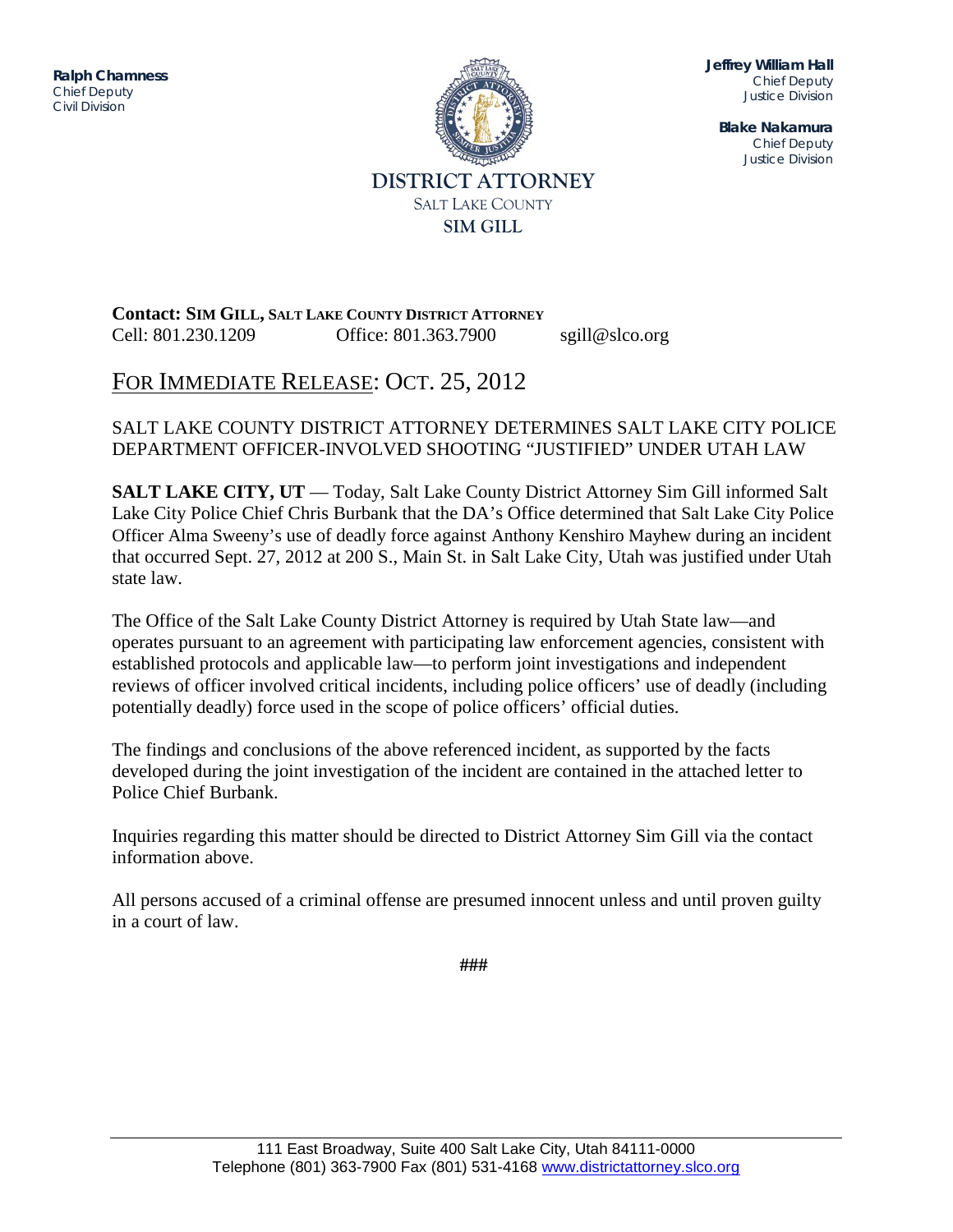

**Jeffrey William Hall** *Chief Deputy Justice Division*

**Blake Nakamura** *Chief Deputy Justice Division*

## *HAND DELIVER*

October 25, 2012

Chief Chris Burbank Salt Lake City Police Department P.O. Box 145497 Salt Lake City, UT 84114-5497

| RE:                | Investigation of Officer Alma Sweeny's Use of Deadly Force |
|--------------------|------------------------------------------------------------|
| SLCPD Case No.:    | 2012-170146                                                |
| Incident Date:     | September 27, 2012                                         |
| Incident Location: | 200 South Main Street, Salt Lake City, Utah                |

Dear Chief Burbank:

After independently reviewing the Salt Lake City Police reports, as well as audio and video footage of the incident, the Salt Lake County District Attorney's Office has completed its review concerning Salt Lake City Police Officer Alma Sweeny's use of deadly force against Anthony Kenshiro Mayhew during an incident that occurred September 27, 2012 at approximately 200 South Main Street in Salt Lake City, Utah.

As you know, the Office of the Salt Lake County District Attorney's Office, Sim Gill, Salt Lake County District Attorney,(hereinafter, the "DA's Office" or the "Office") is required by Utah State law, and operates pursuant to an agreement with participating law enforcement agencies and consistent with established protocols and applicable law, to perform joint investigations and independent reviews of officer involved critical incidents ("OICI") including police officers' use of deadly (including potentially deadly) force used in the scope of police officers' official duties.

The opinions and conclusions set forth in this letter are based upon the following facts obtained from the investigation. Should additional or different materials or facts subsequently come to light, the opinions and conclusions contained herein may be materially different

On the evening of September 27, 2012, suspect Anthony Kenshiro Mayhew (date of birth August 7, 1973) contacted 911 as well as KUTV News and reported that he was armed with a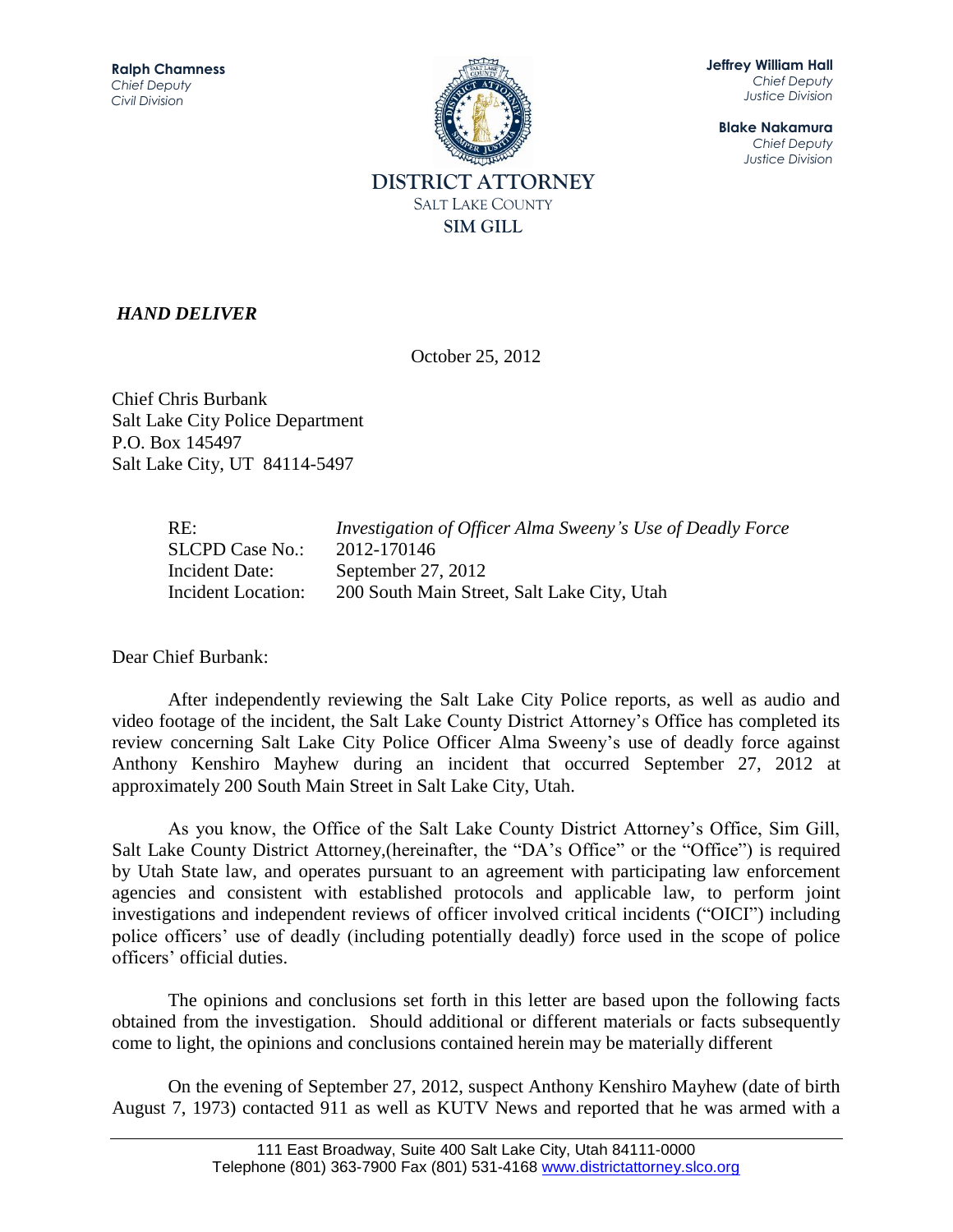suicide bomb on the Trax platform directly west of the KUTV Newsroom. Mayhew indicated that he would detonate the bomb if the Chief of Police did not respond to his location to discuss allegations that federal agents had been in Mayhew's home and were monitoring him. Mayhew described the bomb as an electric ignition shotgun explosive device, also referred to as a "zip ripper." Specifically, Mayhew stated that the device included a battery attached by wires to 10- 15 shot gun shells in his backpack which were also attached to a trigger he held in his hand, and that the device carried a blast radius of forty yards.

Salt Lake City Police Officer U. Downes initially responded and made contact with Mayhew on the Trax platform. Mayhew confirmed the same information he had previously conveyed to dispatch and further stated that he did not want to hurt anyone but he needed help to "figure this shit out." Officer Downes and other responding officers stopped traffic in every direction as well as all Trax trains in the area. Officer Downes confirmed Mayhew had the red backpack in his possession and had a black cord coming out of the backpack which ran to his right hand. Officer Downes further observed a black device in Mayhew's right hand with a button on top which Mayhew held in a closed fist with his thumb over the button. Officer Downes convinced Mayhew to remove his thumb to ensure there would be no accidental detonation at that time. Salt Lake City Police Officer Hartney arrived on scene and relieved Officer Downes to begin negotiations with Mayhew.

Officer M. Lealaogata, responded to the scene while Officer Downes was calling out to Mayhew. Officer Lealaogata heard Mayhew responding to Officer Downes, saying "don't you fuckin' come any closer I have an explosive device with me." Officer Lealaogata further observed Mayhew to be very aggressive, upset, and belligerent. Officer Lealaogata asked Mayhew his name and asked why he wanted the Salt Lake Police to look into the federal government. Mayhew described what he had in his backpack and stated "If you do not take me seriously and do an investigation on the feds, I will blow this bag up." Officer Lealaogata asked Mayhew not to do that. Mayhew then walked a few steps toward the cover area of the platform and sat down on a concrete block.

SWAT Officers arrived shortly thereafter with Officer L. Smith and Detective Willis assigned to Containment 1 location; Officers Alma Sweeny and Voorhees assigned to Containment 2 location; Sergeants Webb and McBride assigned to Containment 3 location; and Sergeant Jackson (Containment Team Leader) and Deputy Ditolla (Davis County Sheriff's Office) assigned to Containment 4 location. All SWAT officers were notified by Tactical Operations Commander Lieutenant Brede of the perimeter for safe distance from the potential device and were instructed that they were not to allow Mayhew to "go mobile," meaning would not be allowed to pass the established perimeter with the explosive device. Officers Smith and Willis at Containment 1 indicated that the black light pole on the Trax platform was the last point Mayhew could cross before they would engage.

Officer C. Steed, Bomb Squad Response Team and Certified Bomb Technician, was also called to the scene. Officer Steed spoke with Lieutenant Brede by phone to ensure that officers understood that given the information available regarding the explosive device, Mayhew would be a threat to officers if he approached them and proper force should be used to stop Mayhew from approaching officers or others. In addition, Officer Steed indicated that the blast radius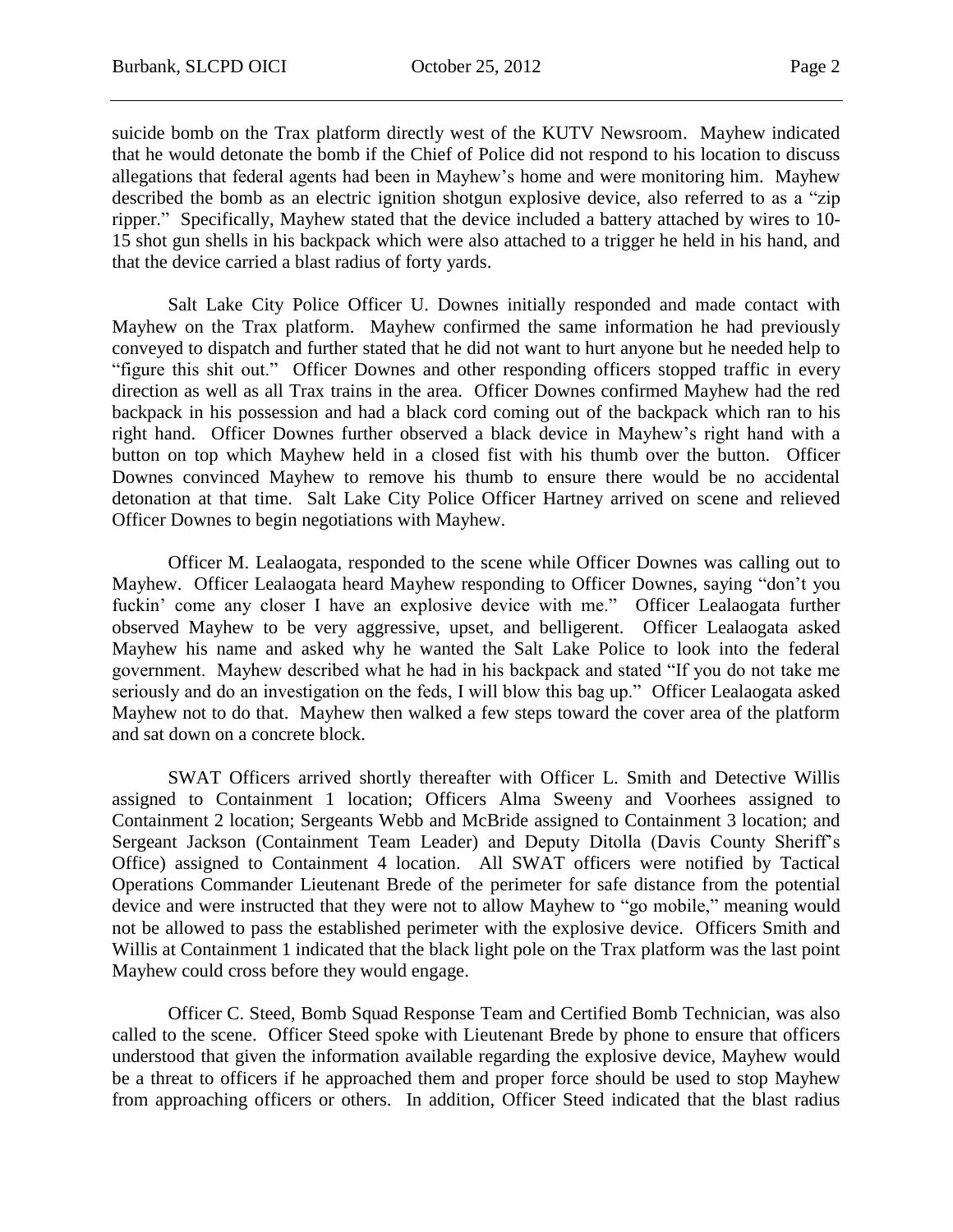could be as much as eight hundred, fifty feet; a distance much greater than the forty yards estimated by Mayhew.

Given the danger of the device and Officer Hartney's close proximity to Mayhew, Officer Hartney was instructed to withdraw from his proximity to Mayhew. Officer Hartney told Mayhew that he was going to investigate the information Mayhew had provided and also explained that the officers establishing the containment perimeter would not allow him to leave the area.

Mayhew responded that he understood he could not leave the area and acknowledged he could see the officers. After Officer Hartney withdrew, Mayhew initially sat down but became visibly more upset and aggressive. Mayhew then stood up, collected all of his belongings and turned and took a few steps north, toward the containment line. Officer Smith called out loudly, "Police, Don't Move!" The directions were loud enough that they echoed throughout the street with the other officers hearing Officer Smith's directions. Mayhew did not stop, however, and instead turned towards Officers Smith and Willis at Containment 1 location. Although Mayhew had not crossed the lines of engagement, Mayhew lunged in the direction of Officers Smith and Willis as he was yelling. Mayhew was visibly angry and his arms were out to his sides, as though he was gesturing to "come on." Neither Officer Smith nor Willis used any force against Mayhew at this time, but both were preparing to as they heard and observed Officer Sweeny shoot Mayhew from the Containment 2 location. Sergeant Jackson at Containment 4 location, as well as Officer Voorhees at Containment 2 location, both indicated that they were preparing to fire when Officer Sweeny discharged his weapon.

Officer D. Steenblik had also responded to the scene and was positioned at One Utah Center at about 215 South Main Street when he observed the incident. Officer Steenblik observed Mayhew stand up with his hand still inside the backpack. Officer Steenblik indicated that he feared for the safety of officers as he observed Mayhew's demeanor. Officer Steenblik observed Mayhew pick up what appeared to be some papers and then begin to walk north down the platform. Officer Steenblik also heard very clear commands of, "Don't move! Police!" Officer Steenblik also heard Mayhew shout "Shoot me mother fucker!" and watched as Mayhew continued to walk north on the platform despite clear orders to the contrary. Officer Steenblik then heard a single gunshot and observed Mayhew fall to the ground.

Officer Sweeny is a current member of the Salt Lake City SWAT team, has been a police officer for 7 years, and is currently certified on his SWAT M4 Rifle. Officer Sweeny responded to the call and established his post at Containment 2 along with Officer Voorhees just prior to 10:00 p.m. on the night in question. Officer Sweeny observed the actions of Mayhew consistent with the descriptions other officers provided above. Officer Sweeny noted that he heard that the device would hurt people within one hundred feet and that he was thirty yards away from the suspect, placing him within the danger zone. Officer Sweeny held his position because civilians in the area would not leave (despite being instructed to do so) placing them in the danger zone as well. Officer Sweeny noticed Mayhew's reaction when the decision was made to pull Officer Hartney back. Mayhew became upset and agitated, began tapping his foot, his back was shaking, and he wiped his eyes as though he was crying. Officer Sweeny then overheard that officers were clearing the area up to eight hundred feet (as opposed to one hundred feet as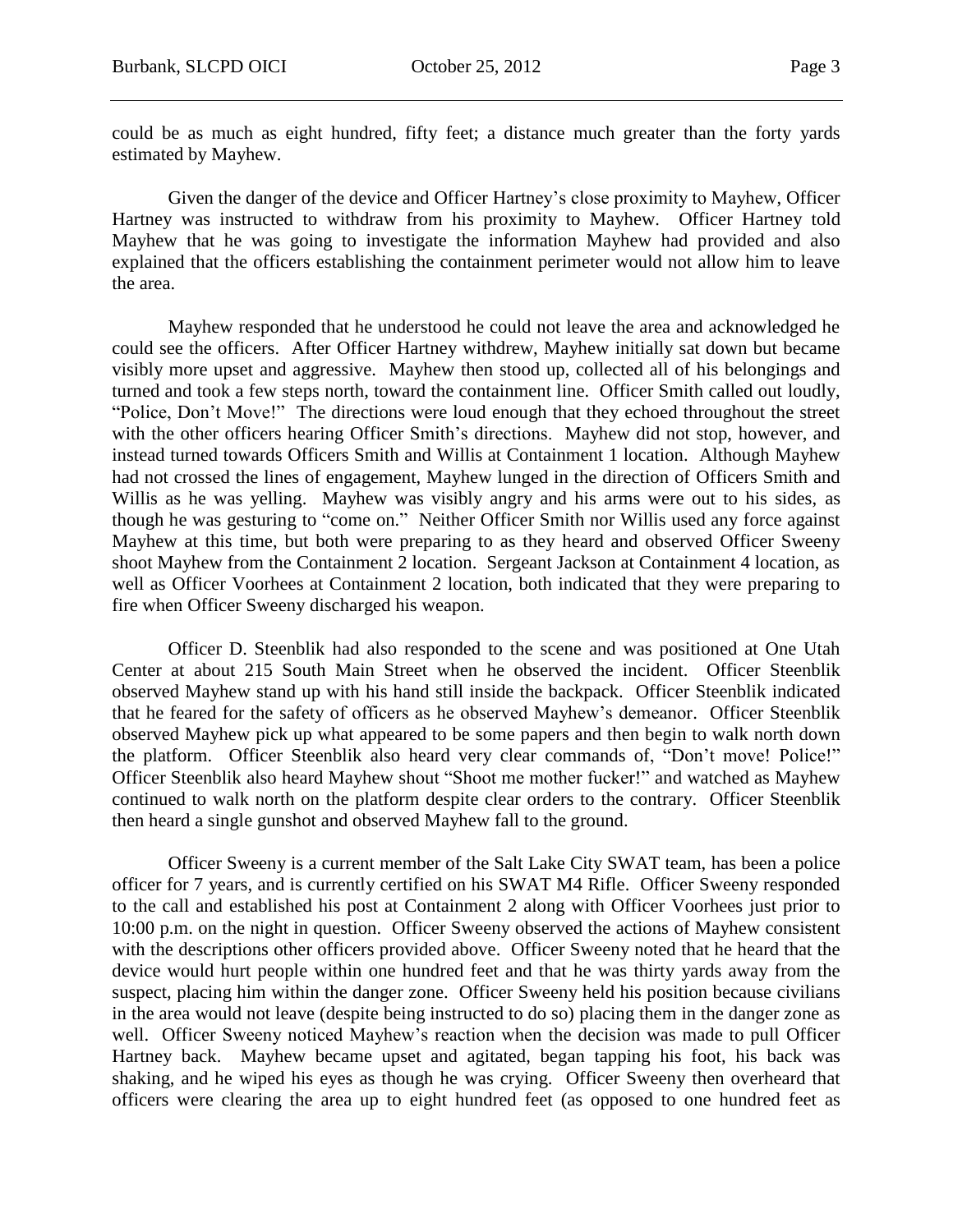previously indicated as the blast radius) and that people within the greater distance were actually in danger.

Officer Sweeny stated that Mayhew then appeared to "prepare himself for something" or was "squaring himself away" as he gathered all of his belongings and began to walk north. Officer Sweeny was informed that if Mayhew walked five feet past the established perimeter, being the pillar on the North near Containment 1, snipers would lose sight of him and they would not be able to intervene if needed. At approximately ten feet away from the pillar, Officer Sweeny said he heard Officer Smith shout to Mayhew, "Police Stop! Do not move any further! Do not come any closer!" Officer Sweeny said he observed Mayhew turn and advance towards Officer Smith yelling, "You're going to have to fucking shoot me, just fuckin shoot me!" As Mayhew's left arm made a movement towards the backpack, Officer Sweeny said he feared for his safety, along with the safety of the other officers and the public within the blast radius. Officer Sweeny stated he feared death or serious bodily injury to all persons within the blast radius if he did not act. Officer Sweeny then fired one round from his M-4 SWAT issued rifle, striking Mayhew in the chest once.

Bomb Squad Response Team Officer T. Hyatt had arrived in order to retrieve the device. Officer Steed indicated to on-scene personnel that the robot should be used to move the potential explosive device away from Mayhew in order to prevent Mayhew from injuring approaching officers. Officer Steed's concern stemmed in part from his training and experience regarding suicide bombers. Officer Hyatt activated a robot which approached Mayhew, who was still holding onto the red backpack and holding the firing switch in his hand. Officer Hyatt was able to use the robot to safely remove the bag and the firing switch out of Mayhew's hands and then move the bag away from Mayhew. Officer Steed verified through the robot camera that the backpack had contained wiring, a potential switch or trigger which had been in the right hand of Mayhew, a power source, and at least four PVC pipe sections with end caps. The caps had been modified with wire running into each cap. Subsequent investigation confirmed the combined components would constitute an explosive device under Utah Code Ann. §76-10-306.

Medical personnel then arrived to provide attention to Mayhew, who was transported to University of Utah Hospital. Mayhew was pronounced dead upon arrival at the hospital. An autopsy of Mayhew was performed by Dr. White, State of Utah Medical Examiner, on September 28, 2012. Dr. White observed one bullet wound to the right upper chest area tracking from right to left, front to back. The bullet was lodged in a back muscle near the left scapula with extensive damage to the chest cavity. The full report is pending.

After Mayhew had been safely removed from the scene, Officer Hyatt conducted "render safe" procedures. Officer Hyatt observed items that were in the backpack that appeared to be PVC pipe bombs, remnants of broken PVC, wiring, and a power source. Officer Hyatt then approached the scene wearing protective gear and did a final check of the area for any other items that may have contained explosives and/or explosive components.

As part of the OICI investigation, Salt Lake City Police Officer J. Hudson responded to process involved officers' weapons. Officer Hudson determined that Officers L. Willis, J. Sayes, R. McBride, M. Voorhees, and L. Smith did not discharge their weapons. The weapons of other